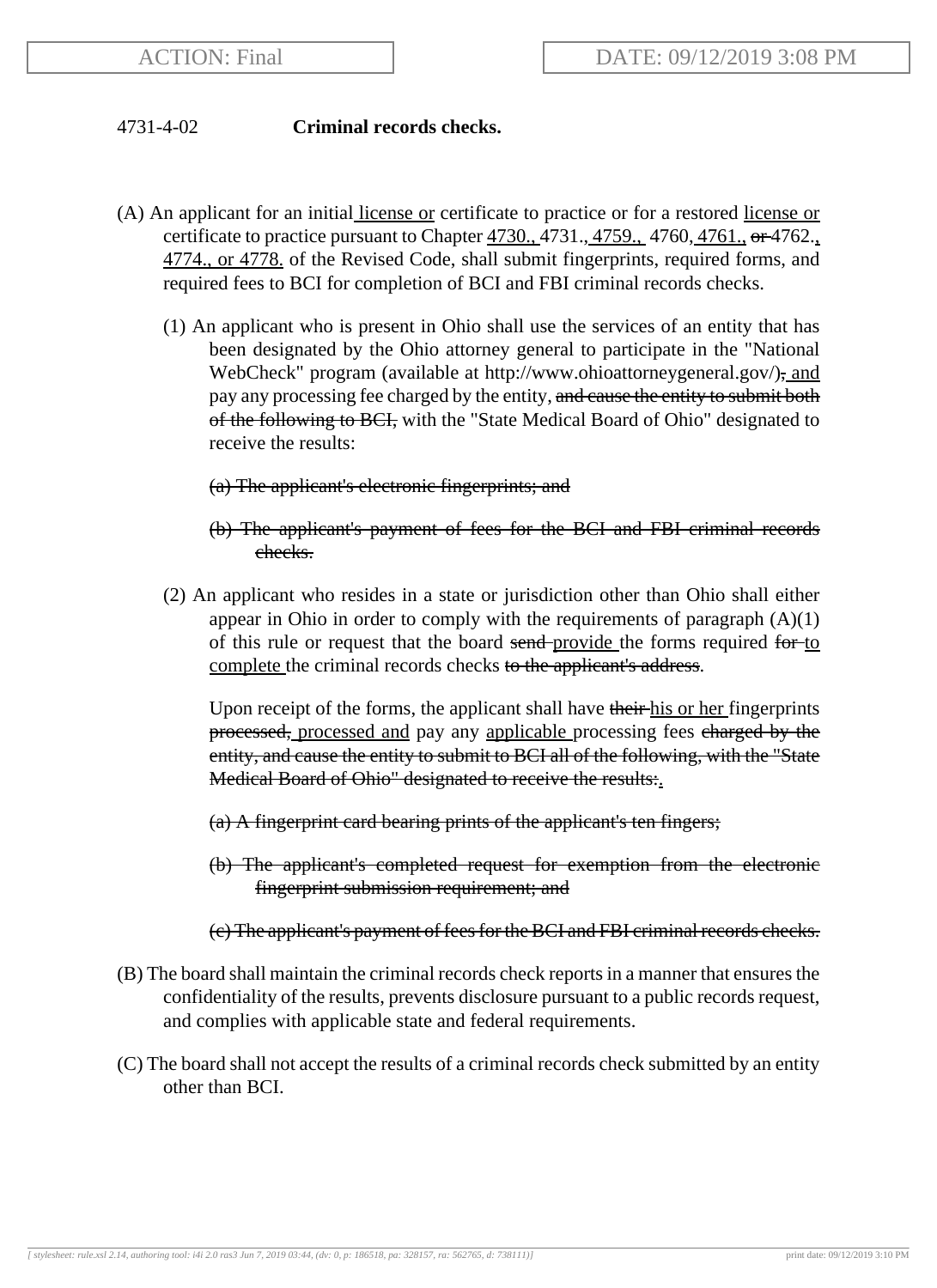- (D) In reviewing the results of criminal records checks to determine whether the applicant should be granted an initial or restored certificate to practice, the board may consider all of the following:
	- (1) The nature and seriousness of the crime;
	- (2) The extent of the applicant's past criminal activity;
	- (3) The age of the applicant when the crime was committed;
	- (4) The amount of time that has elapsed since the applicant's last criminal activity;
	- (5) The conduct and work activity of the applicant before and after the criminal activity;
	- (6) Whether the applicant has completed the terms of any probation or deferred adjudication;
	- (7) Evidence of the applicant's rehabilitation;
	- (8) Whether the applicant fully disclosed the arrest or conviction to the board; and
	- (9) Any other factors the board considers relevant.